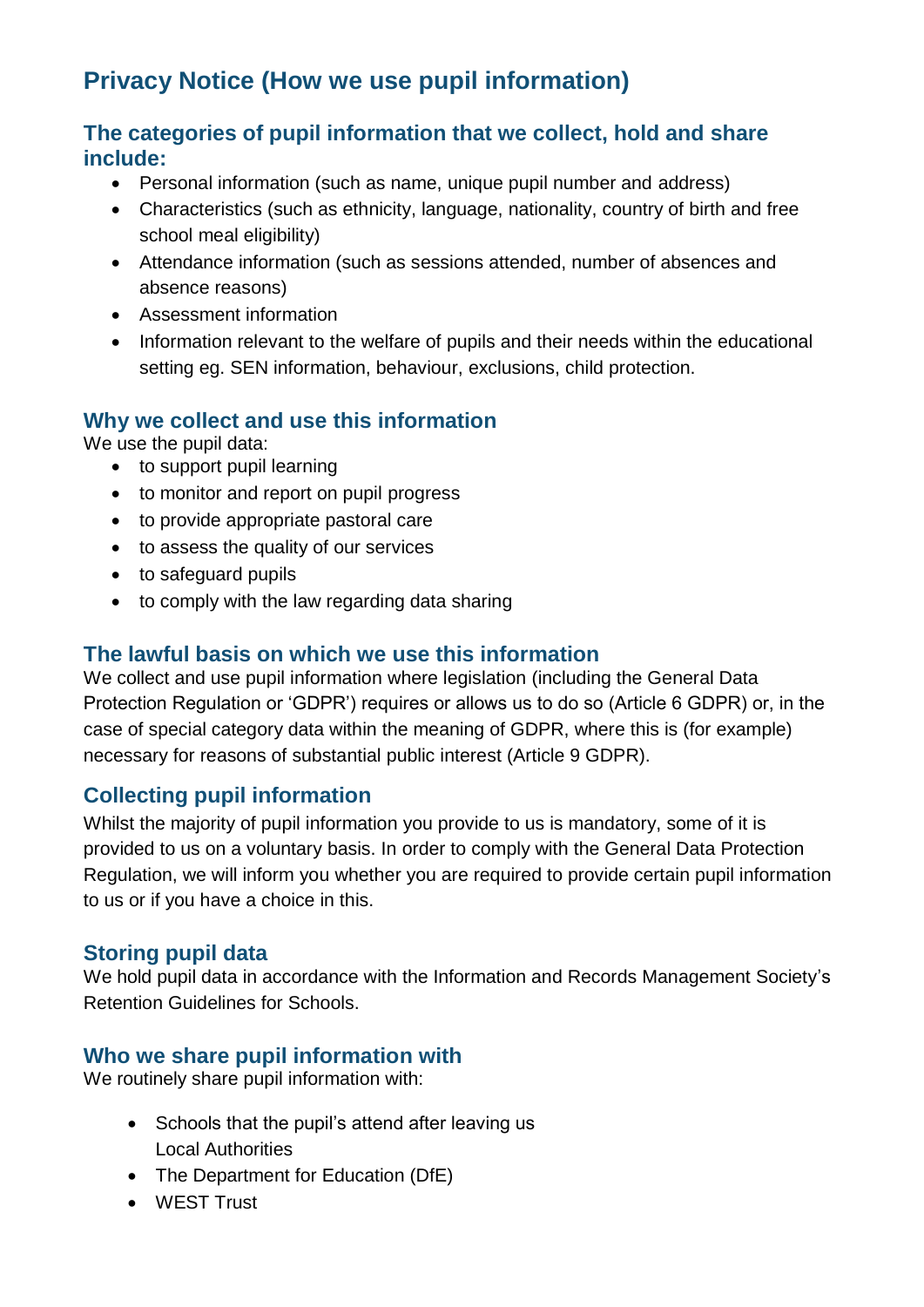- Health services inc school nurse, educational psychology service, speech and language therapy service, occupational therapy, physiotherapy, paediatrics NHS, CYPS, CAMHS
- Police
- Social services, Early Help Coordinators and family support workers
- Special Educational Needs support services such as caseworkers, SEN advisors, assessment, provision and review Service and early education additional support team, SEN Transport
- Child Protection Online Management software (CPOMs)
- Intensive family support service
- Referrals to parenting programmes
- In Harmony SAGE Gateshead
- Tapestry
- Class Dojo
- IT Assist
- Data analysis software such as Testbase and Fisher Family Trust
- Eschools for emails home
- Newcastle City Council IT
- External provider of after school clubs class lists only
- Newcastle United Foundation
- Newcastle PE and School Sport Service Counselling Services -Bright Eyed and Bushy Tailed,
- Computer curriculum and ICT support, including school website 10 Point 4 Education
- Focal Point Photography
- Voluntary agencies
- Educational Visits and projects
- Numicon Online

## **Why we share pupil information**

We do not share information about our pupils with anyone without consent unless the law and our policies allow us to do so.

We share pupils' data with the Department for Education (DfE) on a statutory basis. This data sharing underpins school funding and educational attainment policy and monitoring. We are required to share information about our pupils with our local authority (LA) and the Department for Education (DfE) under section 3 of The Education (Information About Individual Pupils) (England) Regulations 2013.

#### **Data collection requirements:**

To find out more about the data collection requirements placed on us by the Department for Education (for example; via the school census) go to [https://www.gov.uk/education/data](https://www.gov.uk/education/data-collection-and-censuses-for-schools)[collection-and-censuses-for-schools.](https://www.gov.uk/education/data-collection-and-censuses-for-schools)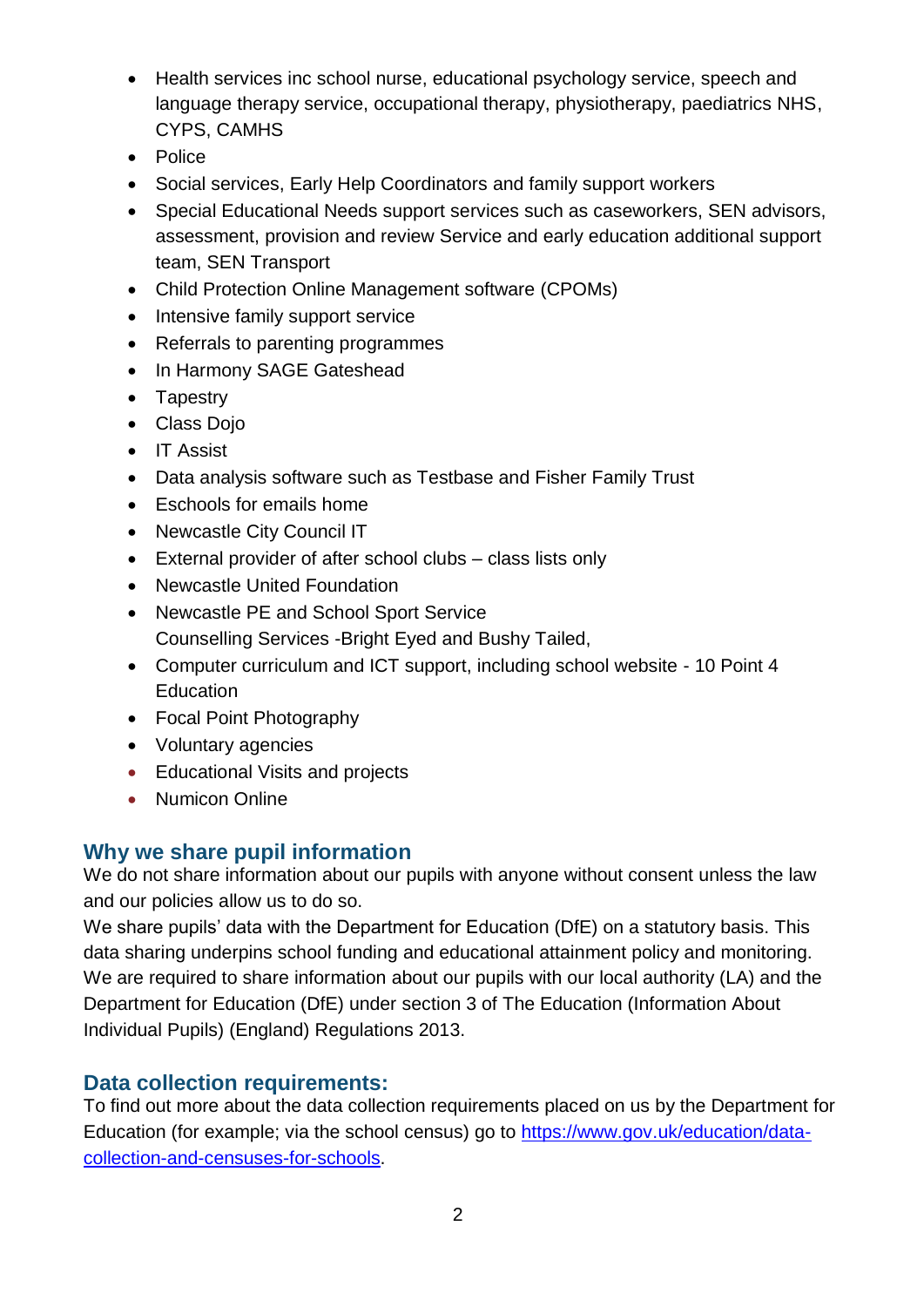## **The National Pupil Database (NPD)**

The NPD is owned and managed by the Department for Education and contains information about pupils in schools in England. It provides invaluable evidence on educational performance to inform independent research, as well as studies commissioned by the Department. It is held in electronic format for statistical purposes. This information is securely collected from a range of sources including schools, local authorities and awarding bodies.

We are required by law, to provide information about our pupils to the DfE as part of statutory data collections such as the school census and early years' census. Some of this information is then stored in the NPD. The law that allows this is the Education (Information About Individual Pupils) (England) Regulations 2013.

To find out more about the NPD, go to

[https://www.gov.uk/government/publications/national-pupil-database-user-guide-and](https://www.gov.uk/government/publications/national-pupil-database-user-guide-and-supporting-information)[supporting-information.](https://www.gov.uk/government/publications/national-pupil-database-user-guide-and-supporting-information)

The department may share information about our pupils from the NPD with third parties who promote the education or well-being of children in England by:

- conducting research or analysis
- producing statistics
- providing information, advice or quidance

The Department has robust processes in place to ensure the confidentiality of our data is maintained and there are stringent controls in place regarding access and use of the data. Decisions on whether DfE releases data to third parties are subject to a strict approval process and based on a detailed assessment of:

- who is requesting the data
- the purpose for which it is required
- the level and sensitivity of data requested: and
- the arrangements in place to store and handle the data

To be granted access to pupil information, organisations must comply with strict terms and conditions covering the confidentiality and handling of the data, security arrangements and retention and use of the data.

For more information about the department's data sharing process, please visit:

<https://www.gov.uk/data-protection-how-we-collect-and-share-research-data>

For information about which organisations the department has provided pupil information, (and for which project), please visit the following website:

<https://www.gov.uk/government/publications/national-pupil-database-requests-received>

To contact DfE:<https://www.gov.uk/contact-dfe>

#### **Requesting access to your personal data**

Under data protection legislation, parents and pupils have the right to request access to information about them that we hold. To make a request for your personal information, or be